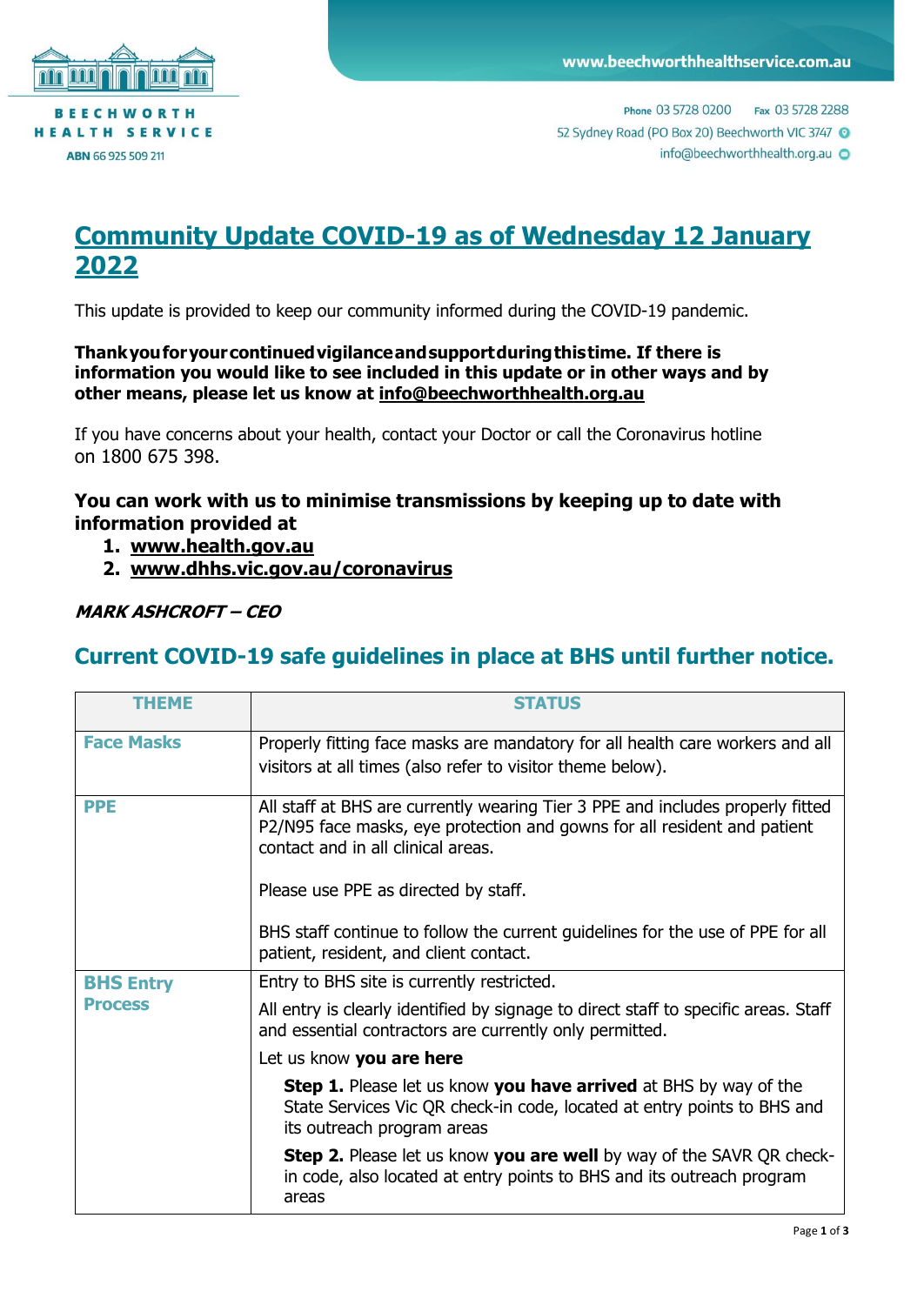

ABN 66 925 509 211

Phone 03 5728 0200 Fax 03 5728 2288 52 Sydney Road (PO Box 20) Beechworth VIC 3747 O info@beechworthhealth.org.au

|                                                                        | <b>NOTE:</b> If you do not have a smart phone, please use sign-in manually and<br>to declare that you are well, at one of our check-in kiosks, located at entry<br>points to BHS and its outreach program areas (see visitor section below for<br>further detail)                                                                                                                       |
|------------------------------------------------------------------------|-----------------------------------------------------------------------------------------------------------------------------------------------------------------------------------------------------------------------------------------------------------------------------------------------------------------------------------------------------------------------------------------|
| <b>Visitors</b>                                                        | Visitors are restricted to end of life care only. Please discuss any personal<br>arrangements with BHS.                                                                                                                                                                                                                                                                                 |
|                                                                        | For end of life visitors permitted, all must comply to visiting hospital and<br>aged care guidelines and must return a negative RAT test and complete a<br>pre-attendance risk assessment. PPE is to be worn as directed by staff.<br>https://www.coronavirus.vic.gov.au/sites/default/files/2022-<br>01/New COVIDSafe settings.pdf                                                     |
|                                                                        | For end-of-life visits, two visitors are permitted at a time with no maximum<br>daily limit.                                                                                                                                                                                                                                                                                            |
|                                                                        | It is strongly recommended that all visitors be fully COVID-19<br>vaccinated.                                                                                                                                                                                                                                                                                                           |
|                                                                        | Visitor guidelines for BHS have been reviewed in conjunction with the<br>relevant Residential Aged Care guidelines. These guidelines are continually<br>reviewed in accordance with these guidelines and regional cases and<br>exposure of COVID-19.                                                                                                                                    |
|                                                                        | Prospective residents are currently not permitted and these visitation<br>guidelines are in place as per Department of Health and the local Public<br>Health Unit directions. Any prospective residents will be notified when they<br>are permitted to attend the health service.                                                                                                       |
| <b>Specialist AND</b>                                                  | On site appointments are currently on hold.                                                                                                                                                                                                                                                                                                                                             |
| <b>Allied Health</b><br><b>Outpatient</b><br><b>Consulting</b>         | Staff will make contact with clients and make any necessary arrangements<br>for ongoing care.                                                                                                                                                                                                                                                                                           |
| <b>BHS COVID-19</b><br><b>Vaccination hub -</b><br><b>Bantik House</b> | BHS's Bantik House COVID-19 vaccination hub is currently open on<br>Thursdays 9.00am to 4.30pm and is subject to demand. Please refer to BHS<br>Facebook page and information listed on the information board at the<br>entrance to Bantik House - 58 Sydney Road). This vaccination clinic<br>operates on an appointment and walk ins are welcome where appointments<br>are available. |
|                                                                        | To make a booking please phone COVID-19 hotline on 1800 675 398                                                                                                                                                                                                                                                                                                                         |
|                                                                        | Or use the online booking system:                                                                                                                                                                                                                                                                                                                                                       |
|                                                                        | https://portal.cvms.vic.gov.au/                                                                                                                                                                                                                                                                                                                                                         |
| <b>BHS COVID-19</b><br><b>Screening clinic</b>                         | BHS is providing a testing clinic on Wednesdays 8.00 am to 12 noon<br>and is subject to change due to demand on the service and staffing                                                                                                                                                                                                                                                |